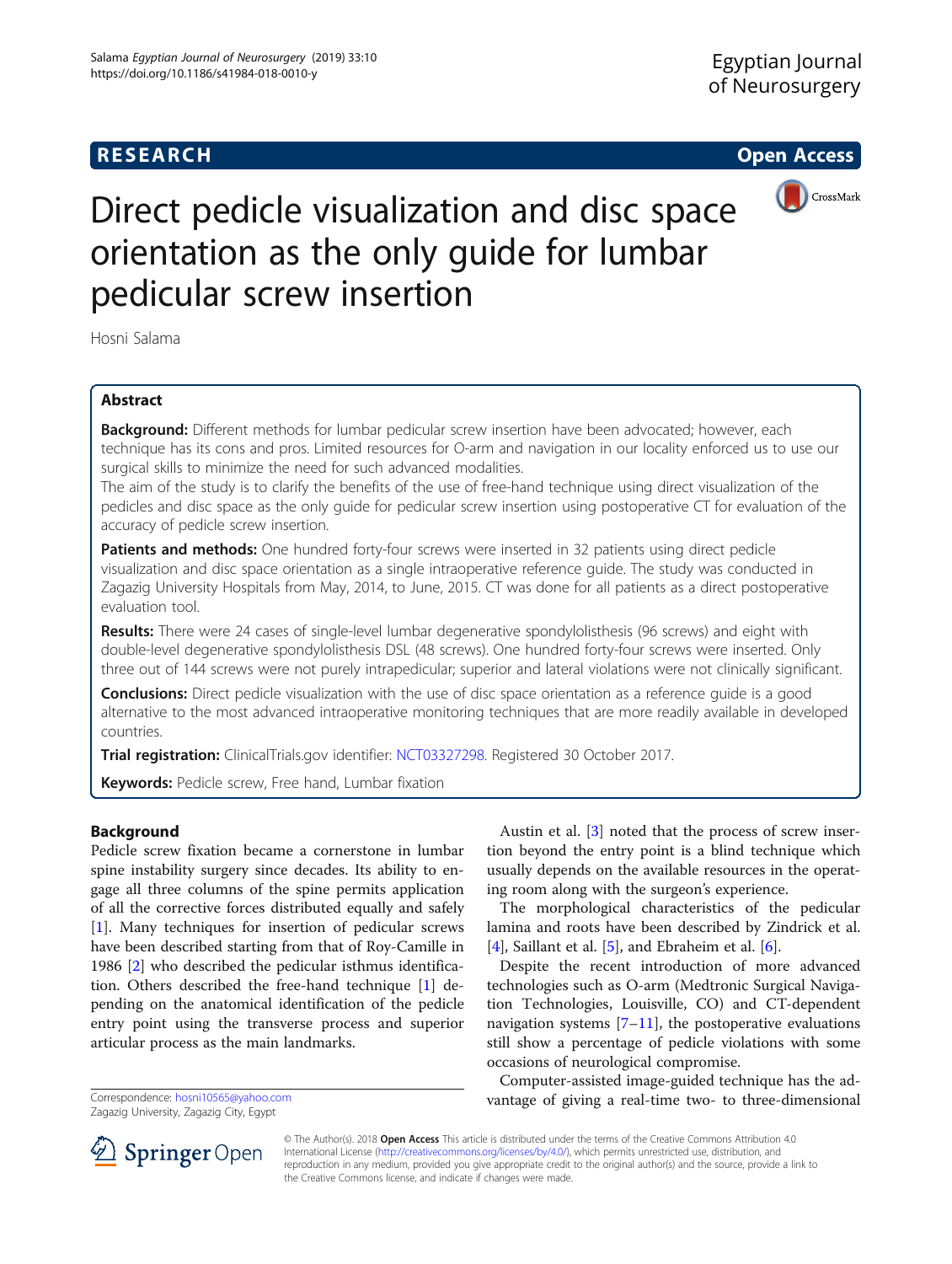imaging; many studies noted its superiority on conventional methods [\[9](#page-3-0), [12](#page-3-0)–[14\]](#page-3-0).

Direct pedicle visualization is a more accurate method for detection of pedicular violation than CT-guided techniques [[3\]](#page-3-0).

Standard laminectomy is the main step in PLIF for lumbar degenerative spondylolisthesis [[15](#page-3-0)] where the whole lamina with the spinous process and inferior articular facets are removed.

In our study, we evaluated the free-hand technique of pedicular screw insertion depending on direct visualization of the medial and inferior surfaces of the pedicle together with the nerve root and disc space orientation as the only guide without any radiological or neurophysiological aids.

The main motivation for this study is the limited resources for the equipment needed for controlled screw insertion even without the guarantee of the presence of a standard C-Arm being ready at all times.

## Methods

This study was conducted in Zagazig University Hospitals in the period from May 2014 to June 2015 after approval from the Zagazig University Institutional Review Board (Zu-IRB). All patients were subjected to complete history taking, clinical evaluation, and adequate radiological and laboratory investigations.

The radiological studies included plain X-ray lumbosacral spine, anteroposterior, lateral neutral, and lateral dynamic views (lateral with flexion and lateral with extension), MRI lumbosacral spine, sagittal and axial views, and in some cases CT lumbosacral spine with sagittal reconstruction. All these modalities give us a good idea about both soft tissue and bony pathology in the area of interest. Selection of the patients for surgery was based on clinicoradiologic items.

All our cases of pedicular screw insertion were preceded by full laminectomy with discectomy for interbody fusion. In all cases, the medial and inferior aspects of the pedicle are clearly visualized, so selection of the entry point and direct observation of medial and inferior pedicle violation are two main advantages of this technique. On the other hand, after discectomy, the disc space with the two parallel endplates is available for use as a guide for screw craniocaudal angulation.

After the removal of the whole lamina with its inferior articular processes and removal of fibrocartilagenous tissues overlying the exiting roots and removal of the intervertebral disc, the anatomy of the pedicle and its relation to the exiting roots is clearly evident.

Starting pedicular screw insertion, part of the cortical bone at the inferolateral edge of the superior facet is removed. This entry point lies exactly along the transverse

plane passing through the middle of the corresponding transverse process.

At the same time, the inferior and medial surfaces of the pedicle along with the exiting nerve root are clearly visualized, so all factors needed for correct pedicle screw insertion are available including the correct entry point, the mediolateral and craniocaudal orientation in addition to the visual protection provided from inside the canal to observe any medial or inferior pedicle violation.

We used to insert a dissector inside the disc space as an additional guide to craniocaudal orientation of the screw which should be parallel to the disc space.

The process of pedicular screw insertion is completed as usual, and the disc space is properly curetted using the suitable shavers, and then, the prepared autologous bone graft is impacted in the disc space. The remaining screws are inserted, and the rods are installed and secured as usual.

The time needed for each screw insertion was calculated. During the previous steps, neither fluoroscopic guidance nor neuronavigation were used.

After completion of the previous steps, a single lateral and anteroposterior film was used to confirm the correct screw position.

The surgery is completed as usual, and the patient is discharged for follow-up after 2 weeks, during which a complementary CT scan lumbar spine is routinely performed and analyzed for the accuracy of the screw position.

Pedicle violation was assessed whether medial, inferior, lateral, or superior.

## Results

Thirty-two patients, 19 males and 13 females, with age ranging from 24 to 73 years with the mean age 44 years were admitted to this study.

One hundred forty-four screws were placed in the lumbosacral pedicles of 32 patients using our free-hand technique depending on direct visualization of the pedicles, roots, and intervertebral disc (IVD).

All 32 patients were having degenerative spondylolisthesis: 24 of them were single level and 8 were having double level. L5-S1 level was involved in 13 patients as a single level and in another 7 patients as double levels. L4-5 level was involved in 11 patients as a single level and in 7 patients as double levels (7 with L5-S1 and 0 with L3-4). L3-4 as a single level was present in one case. Of these cases, there were 39 levels, 27 of them were first degree and 12 of them were having second degree spondylolisthesis.

Pedicle violation occurred only in three cases: two lateral and one superior. The mean time for each screw insertion was only 3.5 min (Tables [1](#page-2-0), [2](#page-2-0), and [3](#page-2-0)).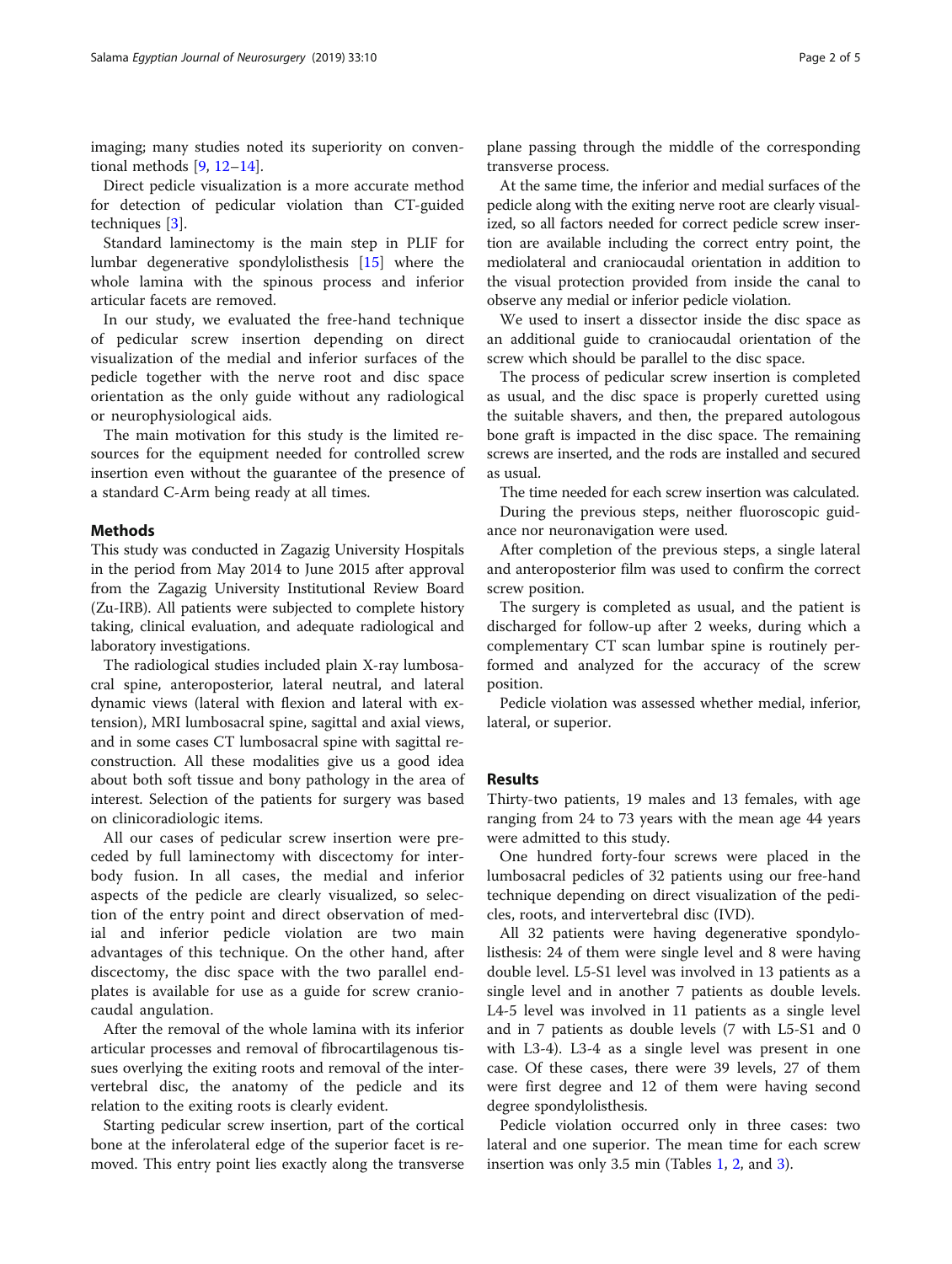<span id="page-2-0"></span>Table 1 Distribution of segments involved and pedicles used for fixation

| Segment<br>involved | Alone | With upper<br>level | With lower<br>level | Screw/pedicle     |
|---------------------|-------|---------------------|---------------------|-------------------|
| $13 - 4$            |       |                     |                     | $2/L3 - 2/L4$     |
| $14-5$              | 11    |                     |                     | 36/L4-36/L5-14/S1 |
| $15-51$             | 13    |                     |                     | 26/L5-26/S1       |

## **Discussion**

Since the 1940s, vertebral and pedicle screw fixation have been developed and became increasingly popular among spine surgeons [\[16\]](#page-3-0). Although there is increasing use of modern imaging modalities as an aid for pedicular screw insertion, we introduce this study to document the validity of free-hand technique alone for accurate screw insertion.

Our motivation for this study was the limited resources of modern techniques used for pedicular screw insertion in our locality, so we turned back to surgical skills alone.

The definition of free-hand technique refers to the surgical technique that uses bone landmarks for screw insertion without the assistance of any imaging intraoperatively [\[17](#page-3-0)].

Although most experienced surgeons prefer using the free-hand pedicle screw insertion technique based on anatomic landmarks, this technique has a variable pedicle perforation rate between 1.7 and 54.7% [\[18,](#page-3-0) [19\]](#page-3-0).

The most common reason for the nerve root irritation and injury is breaching of the medial and the inferior cortex of the pedicle.

Assisted methods broadly include functional measures such as intraoperative neural monitoring and anatomic measures such as computed tomography (CT) and fluoro-based and O-arm-based navigation systems [[7](#page-3-0)–[11](#page-3-0)].

Gelalis et al. [[17\]](#page-3-0) mentioned that the screws positioned with free-hand technique tend to perforate the cortex medially, whereas the screws placed with CT navigation guidance seem to perforate more often laterally, and he attributed that to the inaccuracy in determining the midline by the navigation technique. Tow et al. [\[1](#page-3-0)] founded lateral breach as the most common type in both free hand (62% of violations) and navigation groups (64.5%).

Table 2 Pedicles used and numbers of screw for each pedicle

| Pedicle        | No. of screws |
|----------------|---------------|
| L3             | 2             |
| L4             | 38            |
| L <sub>5</sub> | 62            |
| S1             | 40            |

|  |  | Table 3 Pedicle violation by postoperative CT |  |  |  |  |
|--|--|-----------------------------------------------|--|--|--|--|
|--|--|-----------------------------------------------|--|--|--|--|

| Type of PV | Amount of PV (mm) | Pedicle involved |
|------------|-------------------|------------------|
| Medial     |                   |                  |
| Inferior   |                   |                  |
| Lateral    | $\langle$ 2       |                  |
| Superior   | < ?               |                  |
|            |                   |                  |

CT was used as the preferred method for detection of pedicular screw position postoperatively [\[20](#page-3-0)–[22](#page-4-0)] as bony anatomy is best evaluated with CT.

In our study with the use of this technique, only three screws out of 144 (about 0.02) screws were not 100% intrapedicular; although their violation to the pedicular cortex was less than 2 mm, it was neither medial nor inferior that is because screw insertion under direct vision prevents the occurrence of this.

We think that is one of the advantages of our technique because medial and inferior violations of the pedicle never occurred as we always revise the screw direction if it appears intraoperatively to violate medial or inferior pedicular cortex.

Xu et al. [\[23](#page-4-0)] compared the accuracy of pedicle screw fixation in cadaveric thoracic spine with the use of Roy-Camille technique compared to partial laminectomy technique, and he found that the last technique is better regarding accuracy of pedicle screw insertion.

Gertezbein et al., [\[24](#page-4-0)], stated that there is a safety zone of 4 mm medial to the pedicle, 2 mm extradural and 2 mm in subarachnoid space medial to the pedicle from T10 to L4.

Our opinion is that this safety zone is not constant in all patients because the pathology present strongly affected the relation between the pedicle and the dura.

In vivo and in vitro studies showed variations of malpositioned pedicular screws in lumbar spine to be 5 to 41% and from 3 to 55% in the dorsal spine due to differences in pedicular anatomy between the dorsal and lumbar zones [\[25](#page-4-0)–[28](#page-4-0)].

We think that 0.02 pedicle violation (99.98% accuracy) is one of the best rates in pedicular screw insertion compared to all previous studies, simply because direct visualization permits immediate correction of the screw position intraoperatively without the use of any monitoring modality except the surgeon's eyes.

Previous studies with 100% accuracy used modern neuronavigation systems with CT like Girardi et al [[29](#page-4-0)] CT navigation (Stealth navigation system, Microsoft Inc., Redmond, Washington) and Carl et al. [[30\]](#page-4-0) CT navigation (GE navigational research computer software GE Medical Systems, Milwaukee, WI, USA).

Comparing our results with other studies using the traditional free-hand technique, the results of pedicle screw accuracy varies from 69 to 74% [[24,](#page-4-0) [31](#page-4-0)–[34](#page-4-0)].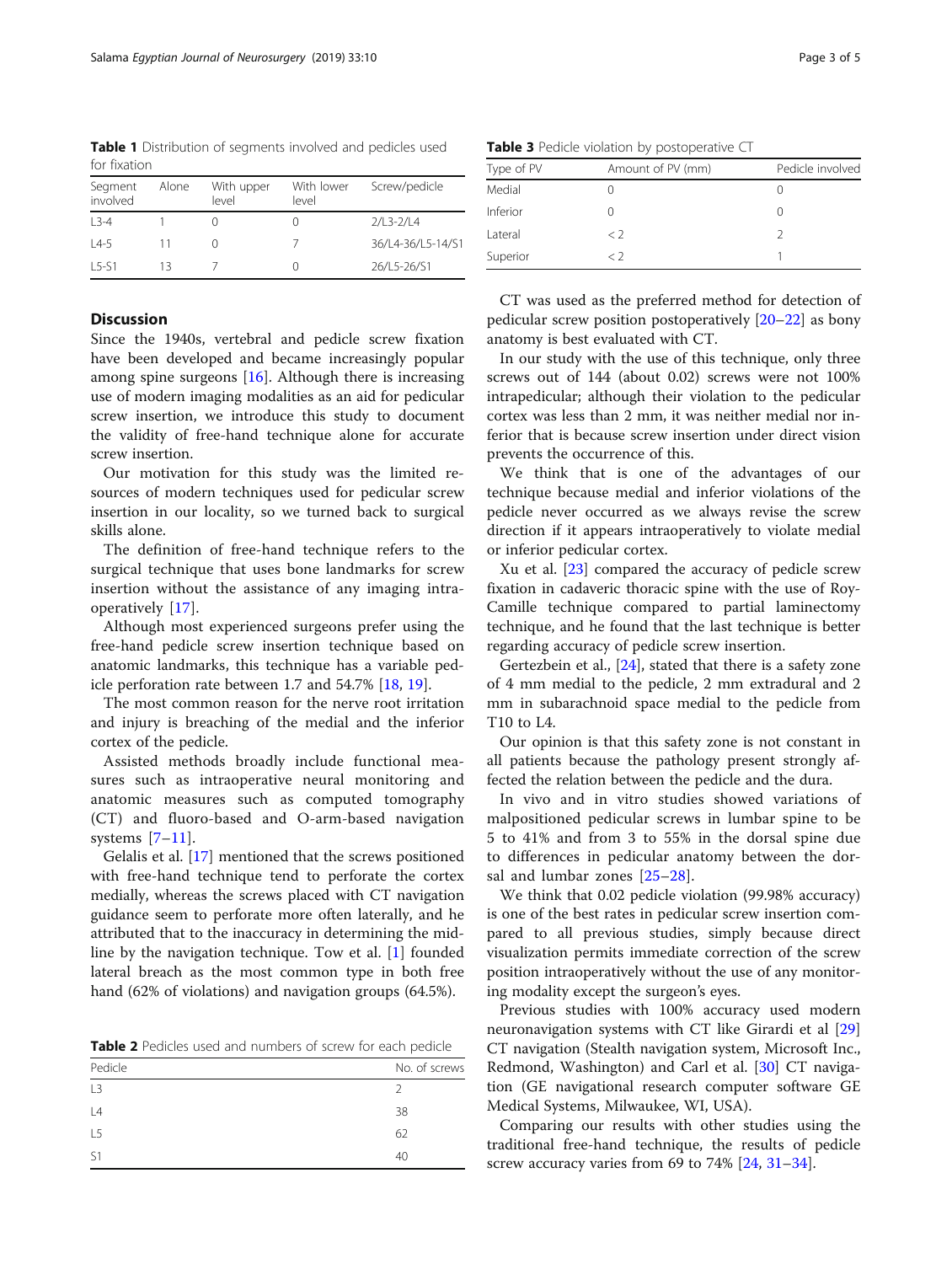<span id="page-3-0"></span>We usually decompress the neural elements before screw insertion, contrarily to many authors who put screws then do decompression like Girardi et al. [\[29](#page-4-0)]. The decompress first technique is the secret for good visualization during screw insertion.

Medial pedicle violation more than 4 mm puts the roots in high risk of injury, and it is agreed between spine surgeons that medial violation less than 2 mm is safe [[35](#page-4-0), [36\]](#page-4-0); although Ebraheim et al. [6] found the distance between the dural sleeve and medial pedicle surface to be only 1.5 mm, Roy-Camille et al. [2] mentioned it to be 2 to 3 mm.

Our intraoperative observation about the distance between the root sleeve and the medial and inferior pedicular surfaces depends mainly on the pathology present. Disc herniation and degree of spondylolisthesis affect the root position in relation to the pedicle.

The main advantages of free-hand technique for pedicle screw insertion are the shorter operative time and avoidance or minimizing radiation exposure to the patient and the surgical team [[37\]](#page-4-0).We agree with this opinion because the mean time needed for screw insertion was 3.5 min and we use only one fluoroscopic view after completion of all screw insertions, while it was 6.6 min (3.3 to 12.5 min) with the use of CT-guided navigation by Girardi et al. [\[29\]](#page-4-0).

We routinely decompress the roots first by removal of any offending tissues either bony or soft tissues before insertion of the screws.

According to many previous studies, there is difficulty in assessing correct pedicle screw position with the use of conventional roentgenography [\[38](#page-4-0)–[40\]](#page-4-0).

Titanium screws cause less artifact in CT and MRI; all our screws were titanium so screw artifact was very minimal.

## Conclusions

Direct pedicle visualization with the use of disc space orientation as reference guide is a good alternative to the most advanced intraoperative monitoring techniques in developing countries.

### Funding

The research has no external funding.

## Availability of data and materials

Please contact author for data requests.

#### Author's contributions

The single author of this article was responsible for performing the surgery, data collection and analysis, and writing of the manuscript. The author read and approved the final manuscript.

#### Ethics approval and consent to participate

This study was approved by the Zagazig University Institutional Review Board Zu-IRB at 24 March 2014. Written consent from all patients was taken before surgery.

## Competing interests

The author declares no competing interests.

## Publisher's Note

Springer Nature remains neutral with regard to jurisdictional claims in published maps and institutional affiliations.

## Received: 31 July 2017 Accepted: 11 November 2017 Published online: 02 July 2018

#### References

- 1. Tow BPB, Yue WM, Srivastava A, Lai JM, Guo CM, Peng BCW, et al. Does navigation improve accuracy of placement of pedicle screws in single-level lumbar degenerative spondylolisthesis?: a comparison between free-hand and three-dimensional O-arm navigation techniques. Clin Spine Surg. 2015; 28(8):E472–7.
- 2. Roy-Camille R, Saillant G, Mazel C. Internal fixation of the lumbar spine with pedicle screw plating. Clin Orthop Relat Res. 1986;203:7–17.
- 3. Austin MS, Vaccaro AR, Brislin B, Nachwalter R, Hilibrand AS, Albert TJ. Image-guided spine surgery: a cadaver study comparing conventional open laminoforaminotomy and two image-guided techniques for pedicle screw placement in posterolateral fusion and nonfusion models. Spine. 2002; 27(22):2503–8.
- 4. Zindrick MR, Wiltse LL, Doornik A, Widell EH, Knight GW, Patwardhan AG, Fields BT. Analysis of the morphometric characteristics of the thoracic and lumbar pedicles. Spine. 1987;12(2):160–6.
- 5. Saillant G. Anatomical study of the vertebral pedicles. Surgical application. Rev Chir Orthop Reparatrice Appar Mot. 1976;62(2):151–60.
- 6. Ebraheim NA, Xu R, Darwich M, Yeasting RA. Anatomic relations between the lumbar pedicle and the adjacent neural structures. Spine. 1997;22(20): 2338–41.
- 7. Fu TS, Chen LH, Wong CB, et al. Computer-assisted fluoroscopic navigation of pedicle screw insertion: an in vivo feasibility study. Acta Orthop Scand. 2004;75:730–5.
- 8. Holly LT, Foley KT. Image guidance in spine surgery. Orthop Clin North Am.; 38:451–461, abstract viii. 2007.
- 9. Amiot LP, Lang K, Putzier M, Zippel H, Labelle H. Comparative results between conventional and computer-assisted pedicle screw installation in the thoracic, lumbar, and sacral spine. Spine. 2000;25(5):606–14.
- 10. Holly LT, Foley KT. Three-dimensional fluoroscopy-guided percutaneous thoracolumbar pedicle screw placement. Technical note. J Neurosurg. 2003; 99(suppl):324–9.
- 11. Rajan VV, Kamath V, Shetty AP, Rajasekaran S. Iso-C3D navigation assisted pedicle screw placement in deformities of the cervical and thoracic spine. Indian J Orthop. 2010;44(2):163.
- 12. Cinotti G, Gumina S, Ripani M, Postacchini F. Pedicle instrumentation in the thoracic spine: a morphometric and cadaveric study for placement of screws. Spine. 1999;24(2):114–9.
- 13. Glossop ND, Hu RW, Randle JA. Computer-aided pedicle screw placement using frameless stereotaxis. Spine. 1996;21:2026–34.
- 14. Merloz P, Tonetti J, Pittet L, Coulomb M, Lavallee S, Sautot P. Pedicle screw placement using image guided techniques. Clin Orthop Relat Res. 1998;354: 39–48.
- 15. Guo S, Sun J, Tang G. Clinical study of bilateral decompression via vertebral lamina fenestration for lumbar interbody fusion in the treatment of lower lumbar instability. Exp Ther Med. 2013;5(3):922–6.
- 16. Kabins MB, Weinstein JN. The history of vertebral screw and pedicle screw fixation. Iowa Orthop J. 1991;11:127–36.
- 17. Gelalis ID, Paschos NK, Pakos EE, Politis AN, Arnaoutoglou CM, Karageorgos AC, et al. Accuracy of pedicle screw placement: a systematic review of prospective in vivo studies comparing free hand, fluoroscopy guidance and navigation techniques. Eur Spine J. 2012;21(2):247–55.
- 18. Parker SL, McGirt MJ, Farber SH, Amin AG, Rick AM, Suk I, et al. Accuracy of free-hand pedicle screws in the thoracic and lumbar spine: analysis of 6816 consecutive screws. Neurosurgery. 2011;68(1):170–8.
- 19. Sedory DM, Crawford JJ, Topp RF. The reliability of the ball-tipped probe for detecting pedicle screw tract violations prior to instrumenting the thoracic and lumbar spine. Spine. 2011;36:E447–53.
- 20. Farber GL, Place HM, Mazur RA, Jones CDE, Damiano TR. Accuracy of pedicle screw placement in lumbar fusions by plain radiographs and computed tomography. Spine. 1995;13:1494–9.